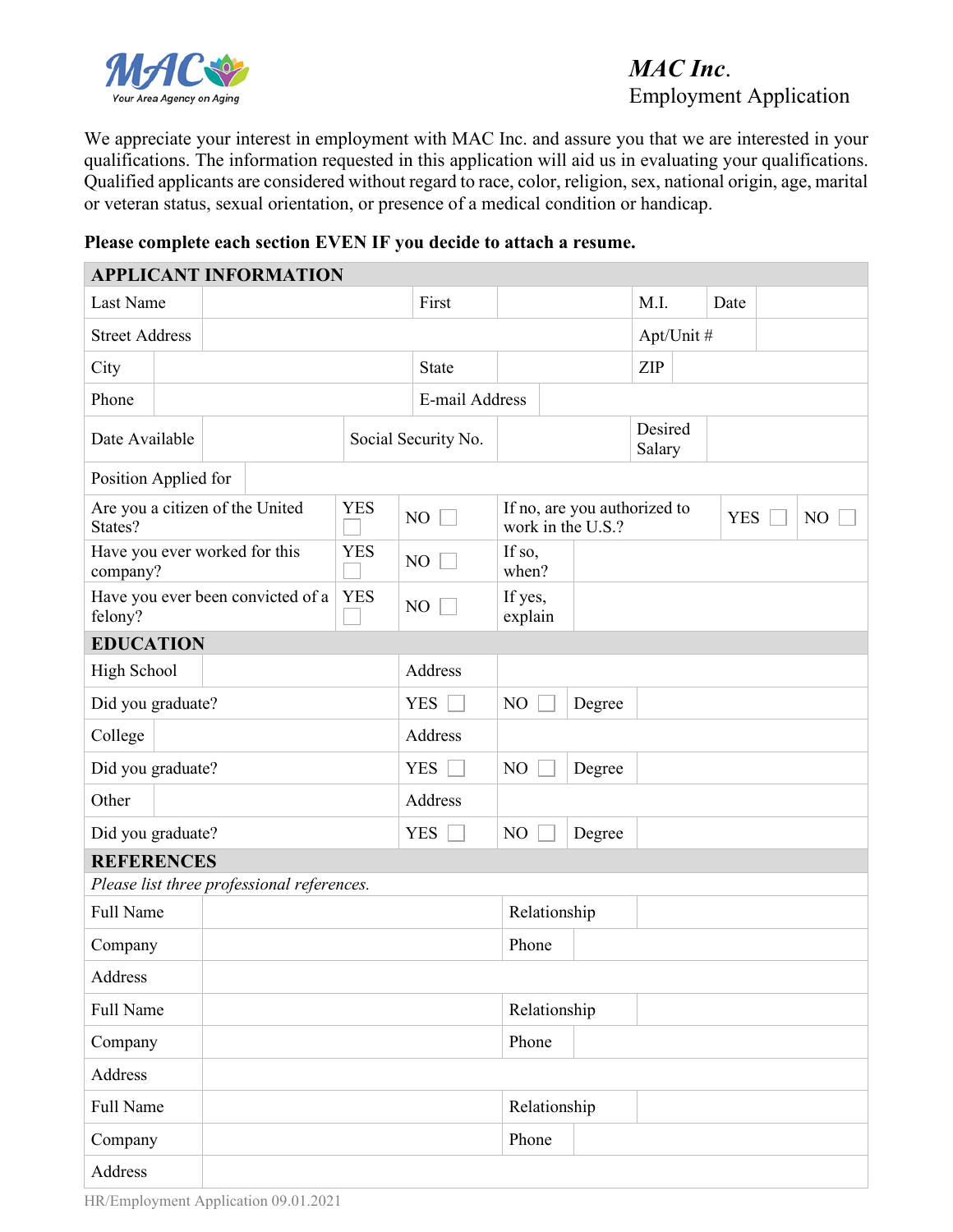| PREVIOUS EMPLOYMENT                                                                                                                                                                                                                                                                                                                                                                                                                                                                                                                                                                                                                                                   |                           |                       |       |                  |                   |    |  |  |  |
|-----------------------------------------------------------------------------------------------------------------------------------------------------------------------------------------------------------------------------------------------------------------------------------------------------------------------------------------------------------------------------------------------------------------------------------------------------------------------------------------------------------------------------------------------------------------------------------------------------------------------------------------------------------------------|---------------------------|-----------------------|-------|------------------|-------------------|----|--|--|--|
| Company                                                                                                                                                                                                                                                                                                                                                                                                                                                                                                                                                                                                                                                               |                           |                       | Phone |                  |                   |    |  |  |  |
| Address                                                                                                                                                                                                                                                                                                                                                                                                                                                                                                                                                                                                                                                               |                           |                       |       |                  | Supervisor        |    |  |  |  |
| Job Title                                                                                                                                                                                                                                                                                                                                                                                                                                                                                                                                                                                                                                                             | Starting<br>Salary        | \$                    |       | Ending<br>Salary | \$                |    |  |  |  |
| Responsibilities                                                                                                                                                                                                                                                                                                                                                                                                                                                                                                                                                                                                                                                      |                           |                       |       |                  |                   |    |  |  |  |
| From                                                                                                                                                                                                                                                                                                                                                                                                                                                                                                                                                                                                                                                                  | To<br>Reason for Leaving: |                       |       |                  |                   |    |  |  |  |
| May we contact your previous supervisor for a reference? YES<br>N <sub>O</sub>                                                                                                                                                                                                                                                                                                                                                                                                                                                                                                                                                                                        |                           |                       |       |                  |                   |    |  |  |  |
| Phone<br>Company                                                                                                                                                                                                                                                                                                                                                                                                                                                                                                                                                                                                                                                      |                           |                       |       |                  |                   |    |  |  |  |
| Address                                                                                                                                                                                                                                                                                                                                                                                                                                                                                                                                                                                                                                                               |                           |                       |       |                  | Supervisor        |    |  |  |  |
| Job Title                                                                                                                                                                                                                                                                                                                                                                                                                                                                                                                                                                                                                                                             | Starting<br>Salary        | \$                    |       | Ending<br>Salary | \$                |    |  |  |  |
| Responsibilities                                                                                                                                                                                                                                                                                                                                                                                                                                                                                                                                                                                                                                                      |                           |                       |       |                  |                   |    |  |  |  |
| From                                                                                                                                                                                                                                                                                                                                                                                                                                                                                                                                                                                                                                                                  | Reason for Leaving:<br>To |                       |       |                  |                   |    |  |  |  |
| May we contact your previous supervisor for a reference? YES<br>NO                                                                                                                                                                                                                                                                                                                                                                                                                                                                                                                                                                                                    |                           |                       |       |                  |                   |    |  |  |  |
| Company                                                                                                                                                                                                                                                                                                                                                                                                                                                                                                                                                                                                                                                               |                           |                       |       |                  | Phone             |    |  |  |  |
| Address                                                                                                                                                                                                                                                                                                                                                                                                                                                                                                                                                                                                                                                               |                           |                       |       |                  | Supervisor        |    |  |  |  |
| Job Title                                                                                                                                                                                                                                                                                                                                                                                                                                                                                                                                                                                                                                                             | Starting<br>Salary        | \$                    |       | Ending<br>Salary | \$                |    |  |  |  |
| Responsibilities                                                                                                                                                                                                                                                                                                                                                                                                                                                                                                                                                                                                                                                      |                           |                       |       |                  |                   |    |  |  |  |
| From                                                                                                                                                                                                                                                                                                                                                                                                                                                                                                                                                                                                                                                                  | To                        | Reason for<br>Leaving |       |                  |                   |    |  |  |  |
| May we contact your previous supervisor for a reference? YES<br>N <sub>O</sub>                                                                                                                                                                                                                                                                                                                                                                                                                                                                                                                                                                                        |                           |                       |       |                  |                   |    |  |  |  |
| <b>MILITARY SERVICE</b>                                                                                                                                                                                                                                                                                                                                                                                                                                                                                                                                                                                                                                               |                           |                       |       |                  |                   |    |  |  |  |
| <b>Branch</b>                                                                                                                                                                                                                                                                                                                                                                                                                                                                                                                                                                                                                                                         |                           |                       |       |                  | From              | To |  |  |  |
| Rank at<br>Discharge                                                                                                                                                                                                                                                                                                                                                                                                                                                                                                                                                                                                                                                  |                           |                       |       |                  | Type of Discharge |    |  |  |  |
| If other than honorable, explain                                                                                                                                                                                                                                                                                                                                                                                                                                                                                                                                                                                                                                      |                           |                       |       |                  |                   |    |  |  |  |
| <b>BACKGROUND CHECK CONSENT</b>                                                                                                                                                                                                                                                                                                                                                                                                                                                                                                                                                                                                                                       |                           |                       |       |                  |                   |    |  |  |  |
| Are you willing to consent to a background check?<br>N <sub>O</sub><br><b>YES</b><br>You will be required to provide a copy of your Driver's License/Picture ID and complete the Criminal<br>Background Check Form prior to formal offer of position.                                                                                                                                                                                                                                                                                                                                                                                                                 |                           |                       |       |                  |                   |    |  |  |  |
| <b>DISCLAIMER AND SIGNATURE</b>                                                                                                                                                                                                                                                                                                                                                                                                                                                                                                                                                                                                                                       |                           |                       |       |                  |                   |    |  |  |  |
| MAC Inc. is committed to promoting equality of opportunity and endeavoring to ensure that it meets the needs<br>of individuals with disabilities. It proactively takes steps to provide an environment in which people feel able to<br>disclose a disability. If you have a disability, we encourage you to disclose this and any other relevant<br>information so we can make reasonable accommodations and provide you with the information that could<br>support you. We recognize that disclosure may be difficult and would like to re-assure you that we will treat the<br>information relating to your disability that you provide as sensitive personal data. |                           |                       |       |                  |                   |    |  |  |  |
| Disability $\Box$ Yes                                                                                                                                                                                                                                                                                                                                                                                                                                                                                                                                                                                                                                                 |                           | No                    |       |                  |                   |    |  |  |  |